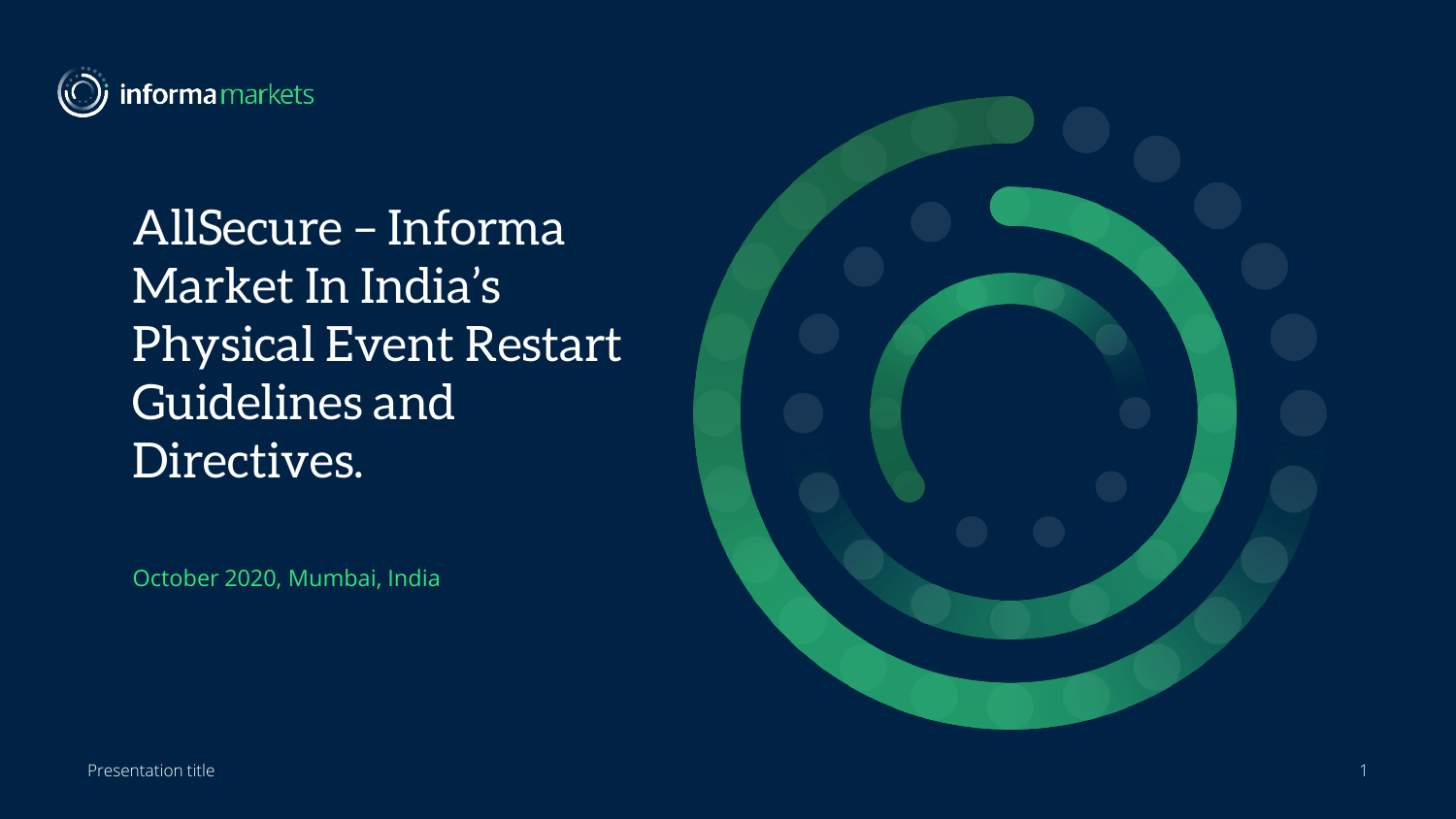### **OUR COMMITMENTS**

The event runs in accordance with the Informa's AllSecure Standard, with a commitment to ten key priorities:

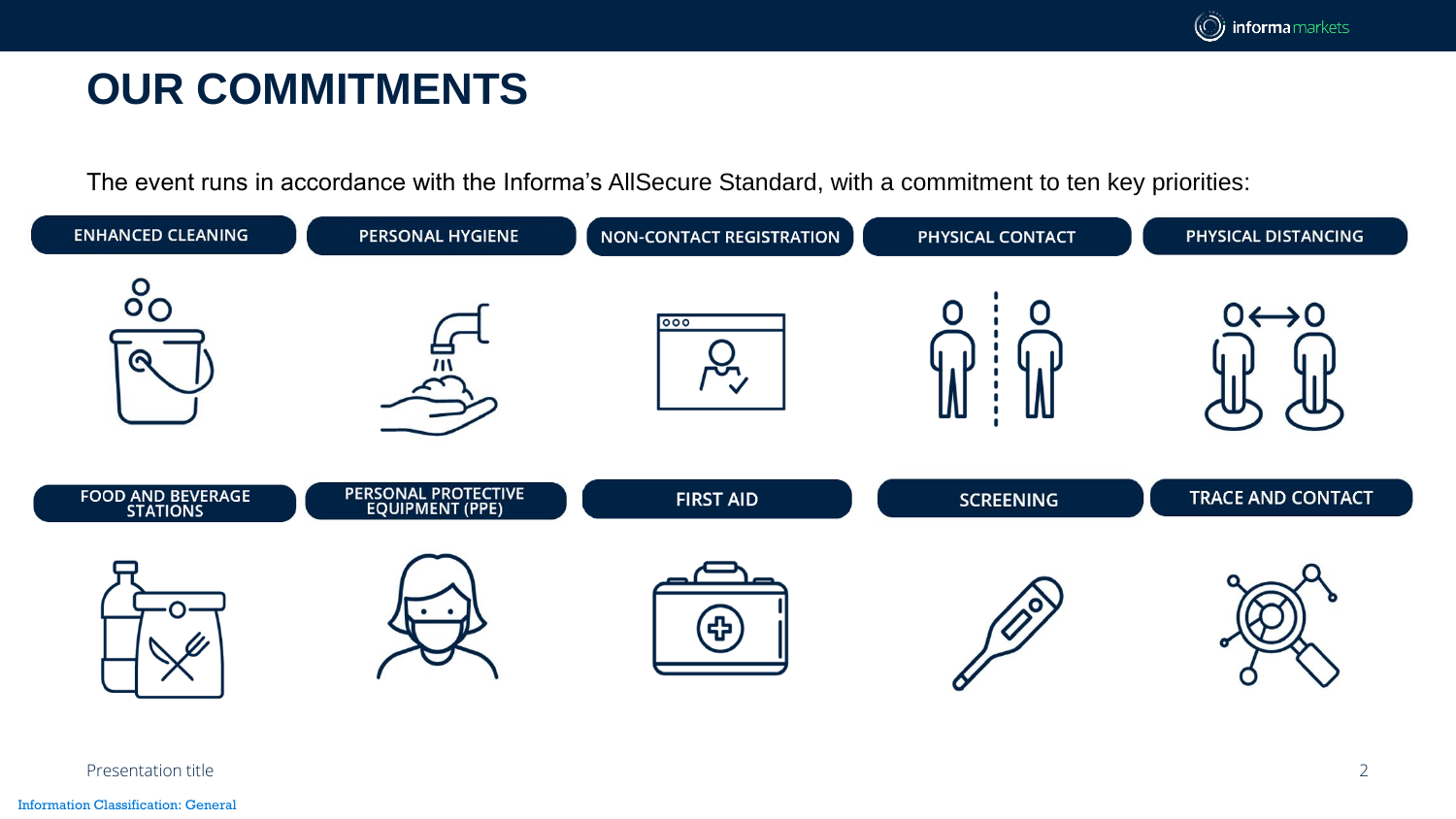

#### 1. Manage Crowd Density

- Crowd Density Standard:
- Enabling physical distancing by maintaining a Crowd Density Standard (CDS) that is in line with local authority regulations or guidance. *We will adhere to government directives/SOP's applicable. Hotel to share information during booking and regularly on the same to avoid gaps*.
- This may be conducted through managing delegate/visitor numbers per *session* /timeslot and by employing one or more of the distancing measures, including the use of Informa social distance ambassadors

#### 2. Effective Registration Processes

- Non-Contact Registration:
- Using effective non-contact or self-service registration processes to minimise queuing and physical contact and maximise participants' time and ease.
- Employing onsite digital registration and / or advance online registration, which might include QR codes or digital credentials, and limiting the use of physical lanyards and badges where possible.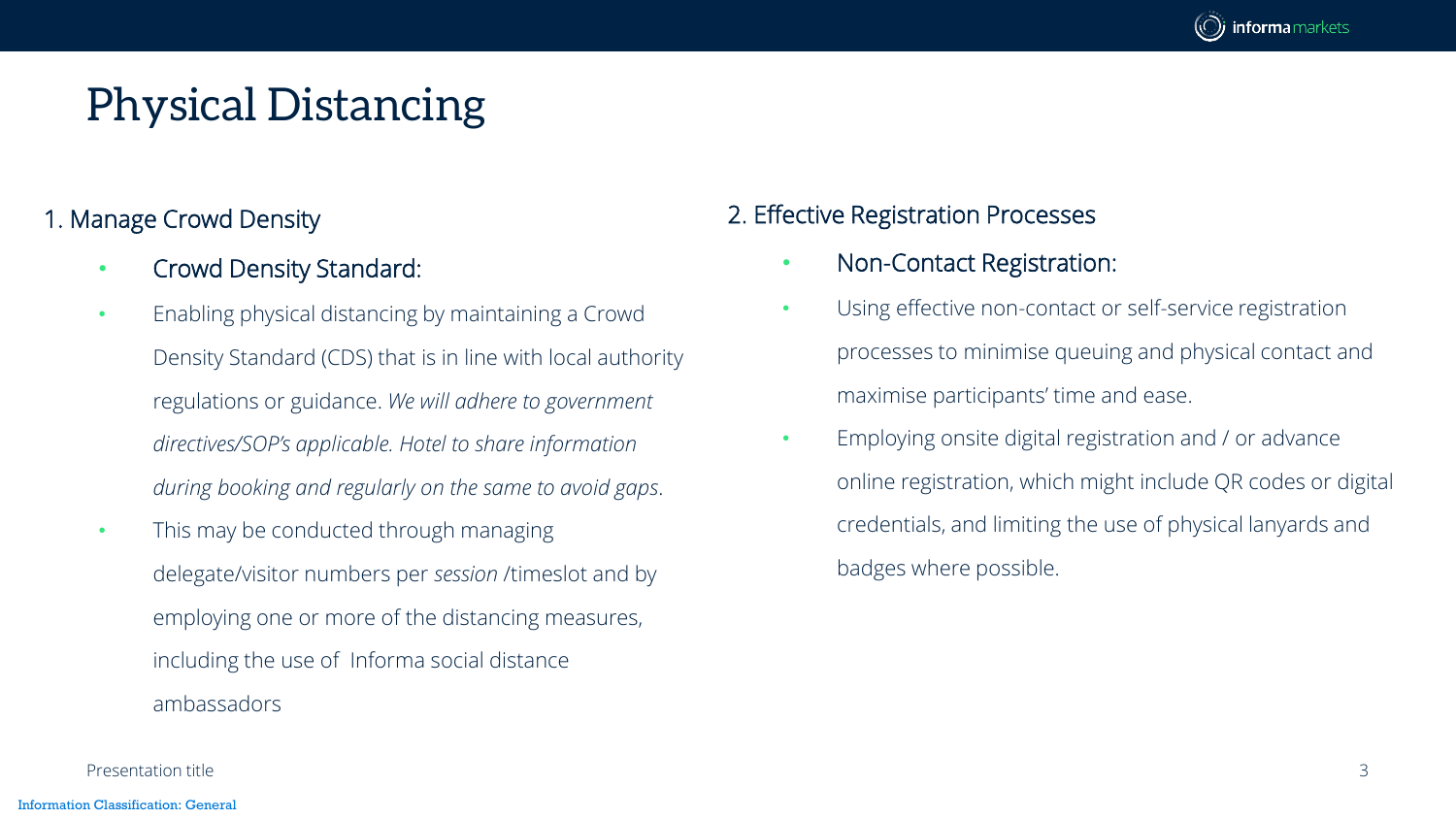

#### 3. Phased & Controlled Entrance

- Staggered Admission
- Phasing the entrance of attendees to the event to avoid unnecessary queuing and distancing challenges. we will work with hotel partner to ensure the same, if that benefits and make delegate/Attendees comfortable.
- This may be through providing designated visitor time slots through the day and pre-scheduled meetings through matchmaking tools, creating a safer, more consistent and predictable flow of visitors for exhibitors, and allowing visitors to better plan their meetings in advance and maximise the use of time spent at the event

### 4. Enhanced Audience Targeting

- Enhanced quality of visitors
- Introducing greater scrutiny, pre-registration qualification and matchmaking tools to improve the relevance of visitors to the event, based on exhibitor/delegate feedback
- Combined with other measures, enhance targeting will lower the density of attendees but retain the overall quality of the event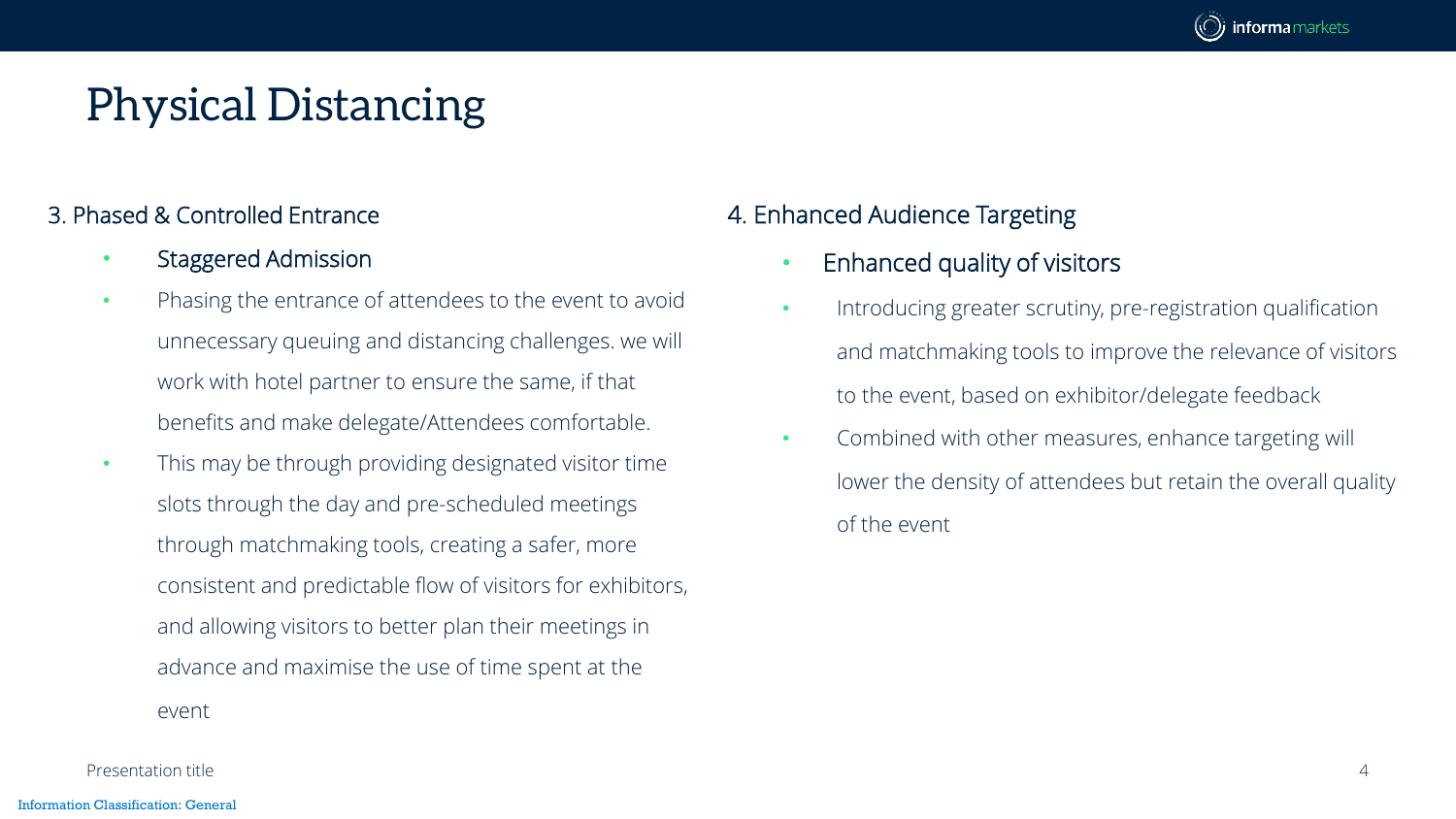

#### 5. Heightened Flow and Floor Planning

#### • Floor Planning

- In Confex, Introducing greater visitor flow and traffic management to avoid unnecessary density and crowding challenges and avoid bottlenecks and cross walking, with regular monitoring by Informa hall managers, during the event.
- This may include a one-way visitor flow or walking route according to the venue.
- Deploying clear signage and floor markings to indicate routes and distances.
- Aisle widths and / or the distances between booths may be increased to maintain the ability to physically distance.

### 6. Enhanced Guidelines for Exhibitors & Contractors

- Set Up & Break Down in case of Confex.
- Providing guidelines for contractors, to maintain distancing & other recommended AllSecure measures, as applicable during setting-up and break-down in our events.
- These may include hygiene around high touch areas, shared equipment, team construction & exhibitor freight handling.
- Machines to be sanitized after offloading and before displaying.
- All exhibitors will be encouraged to use table tops or shells scheme as per the event requirement. Construction of own stand will not be permitted.
- Limited exhibitor staff within booth during show days.
- Online payment gateway compulsory for all service providers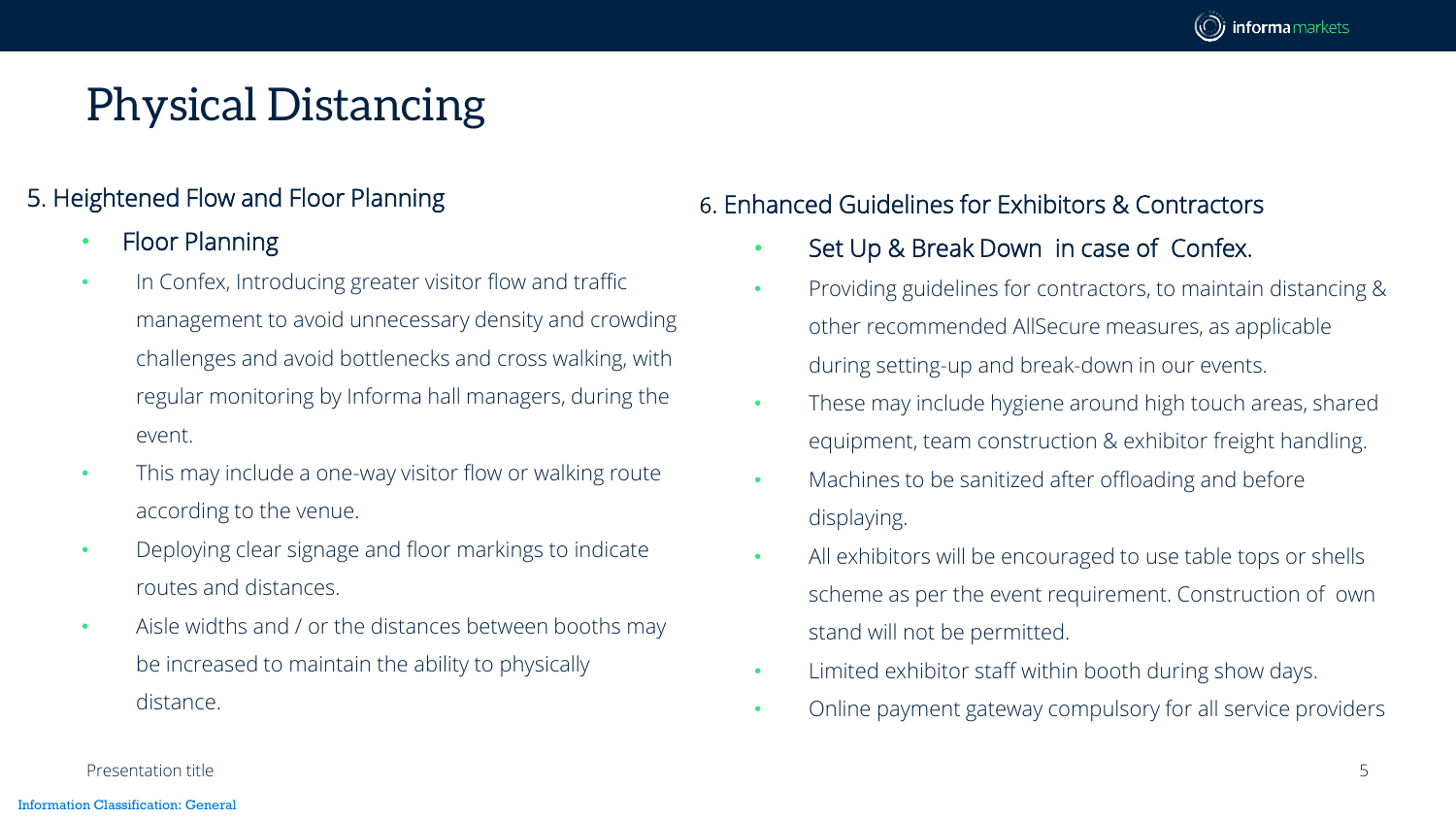

- <sup>8</sup>. Alternative Greetings
	- Eliminating Handshakes
	- Requesting participants to greet each other with

Namaste (Traditional Indian Style of Greetings) instead of handshakes and embraces as greetings

& avoid sharing printed business cards.

• Promoting appropriate alternative ways of greeting that avoid physical contact.

Information Classification: General

#### 9. Adapted Conference Rooms & Sessions

- Conference Rooms
- Revising seating arrangements with 1 mtr distancing and set-up in conference & meeting rooms, to enable greater space between seats.
- Pre-assigned dedicated seating for all attendees to ensure better safety.
- Using hands-free technology in the room where possible and avoiding the sharing of equipment. For QnA we can make use of Slido, so that no mic are passed around. Cordless mic or the podium mics that speakers use have to be disinfected after every session.
- Presentaown **Example 2** and ierce and to enable all participants to take part and to enable all participants to take part • Making sessions available digitally to ensure speakers reach a full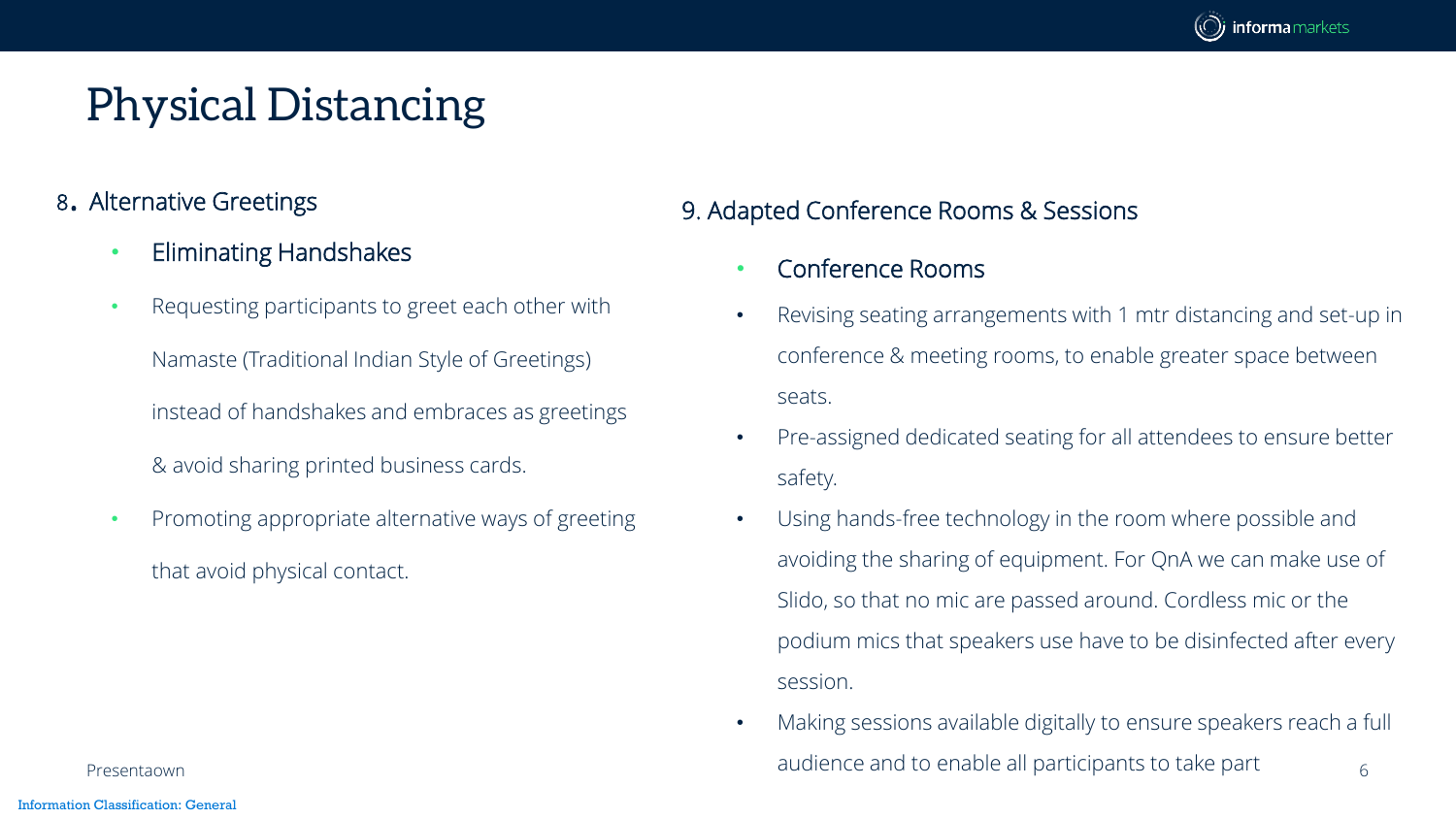

#### 10. Enhanced Food & Beverage Arrangements

- Food & Beverage
- F&B partners to enhance food safety, manage queueing and enable distancing in serving & seating areas. Tables will have clear acrylic partitions.
- Exhibitors, visitors encouraged to bring their own water bottles and use water stations for refilling.
- Minimizing self-service buffets and the use of any shared utensils or equipment to enhance food safety
- Providing food & drink options in sustainable closed containers or pre-packaged and enabling pre-ordering though app, where possible to maximize time and comfort.
- Encouraging, mobile payment or card payments and avoiding cash payments where possible to reduce contact
- Presentation title 7 • Multiple dry snacks counters within the event to minimize crowding

### 11. Managed Social Activities

- Social Activities
- Applying distancing, density and physical contact measures to any in-person social and networking focused activities such as awards
- Making public addresses and speeches available digitally or delivering elements digitally rather than live onsite if possible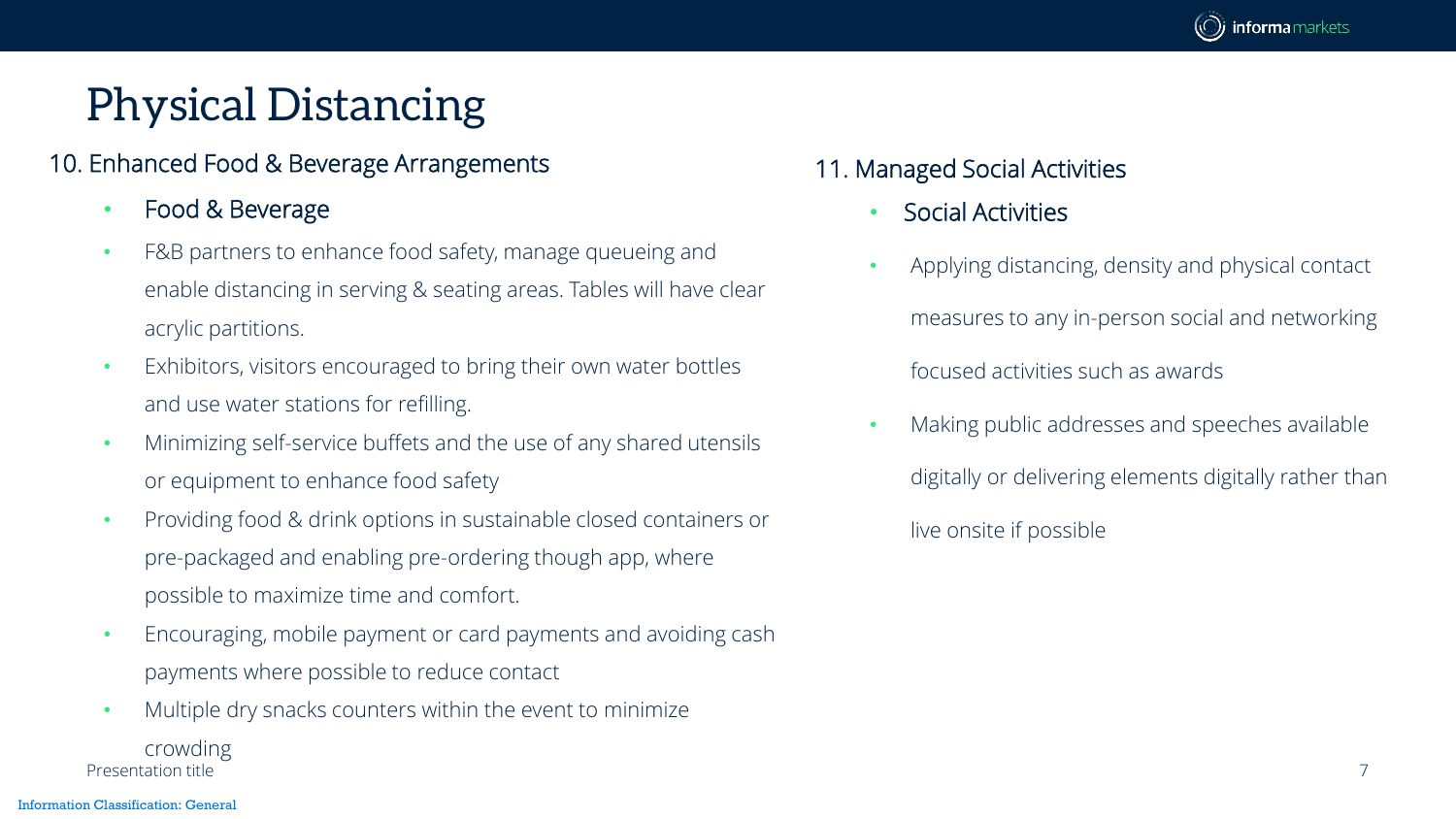

#### 12. Informa Hygiene & Safety Expert

- Monitoring & Control
- Requesting that participants avoid handshakes and

embraces as greetings and avoid sharing printed business cards.

• Promoting appropriate alternative ways of greeting that avoid physical contact.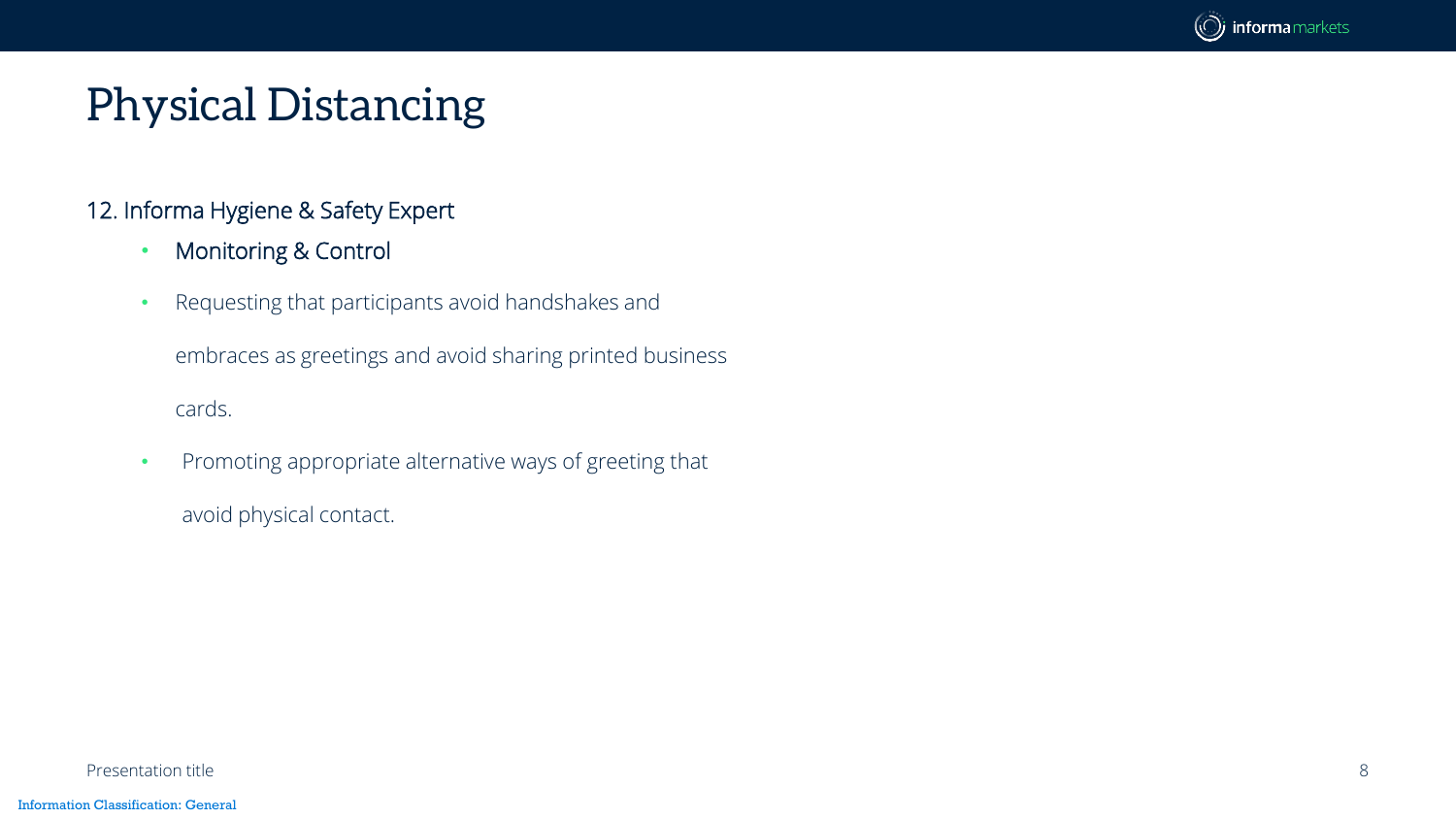

#### 1. Venue Hygiene & Cleaning

- Venue Deep Cleaning
- Working with Hotel partners to deep clean the event location before set-up and move-in, and again before the event opens. If possible, during show days too.
- Sanitizing tunnel to be set-up (with spray) before *hall* Gate.
- Prayer Room Cleaning carried out every 2 hours
- No overcrowding in elevators. Encouraging use of staircases to maximum. *In close coordination with Hotel.*

#### 2. Visible & Enhanced Cleaning Regime

- Cleaning Regime with help of Hotel.
- Working with venue partners to implement a visible, enhanced cleaning regime, with increased focus on high touchpoint areas including elevators, handrails, restrooms, food & beverage areas and help points
- Providing appropriate personal protective equipment to cleaners.
- Where available, enhanced cleaning may include best-inclass electrostatic cleaning methods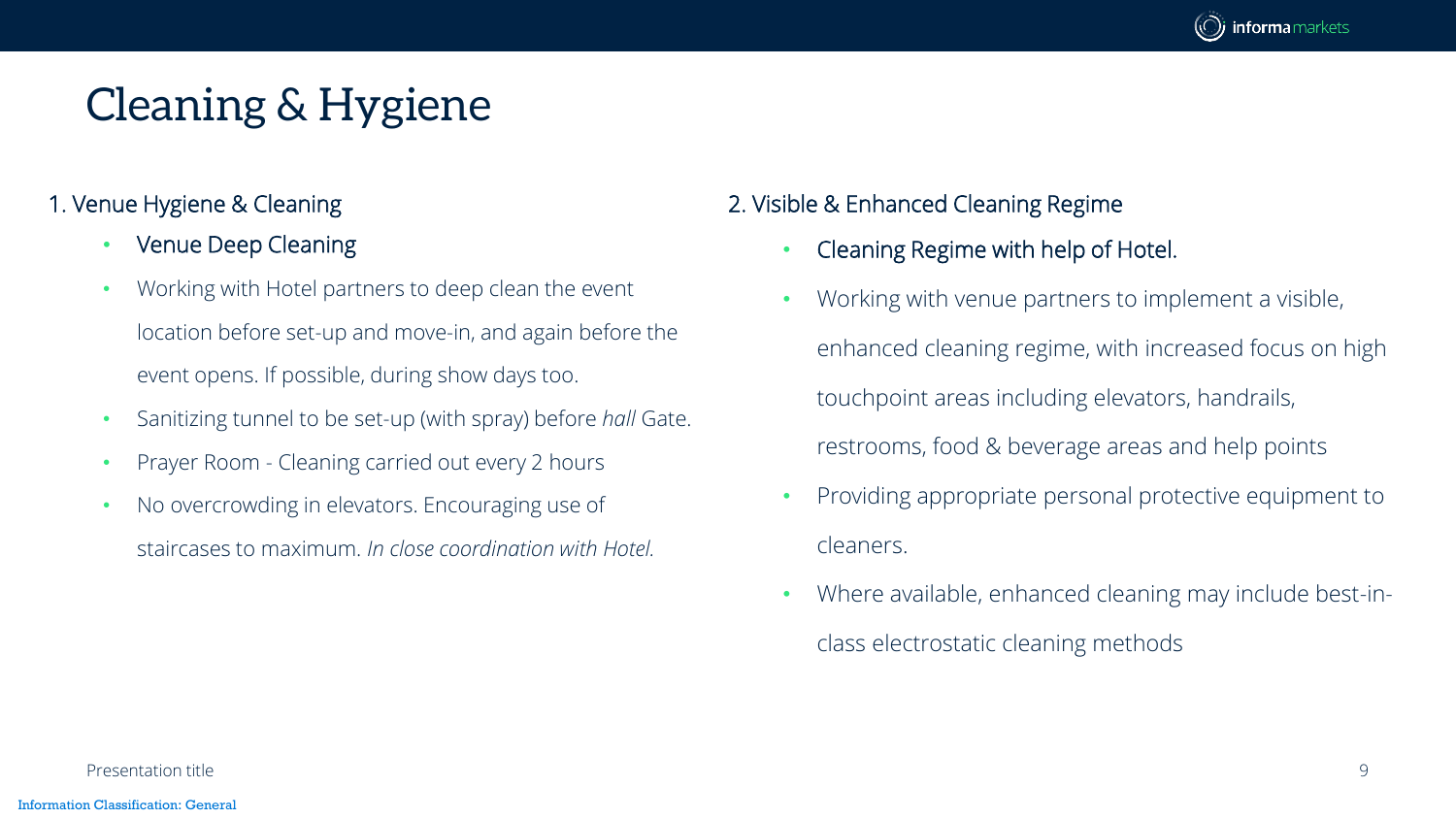

- 3. Stand & Booth Hygiene
	- Stand Cleaning *in case of Confex*
	- Assisting exhibitors to ensure stands, booths & exhibits are regularly disinfected throughout the event by providing guidelines of cleaning.
	- For hygiene reasons, exhibitors to avoid product sampling where feasible and to replace distribution of physical promotional materials, with digital alternatives.
	- Distribution of Sanitizing kit to each booth, if budget permits.

### 4. Facilitating Good Personal Hygiene

- Hand Sanitisers
- Making hand sanitiser stations readily available at key locations around the venue, including restrooms, food & beverage locations and conference rooms
- Encouraging regular hand washing and / or the use of effective hand sanitiser through prominent onsite communications.
- Foot operated Sanitizer at vantage points.
- Gadget sanitizing stations with help of UV LED's
- Disinfectant sanitizing of *food counter* furniture.at pre-function area or open lawn area (as required or planned)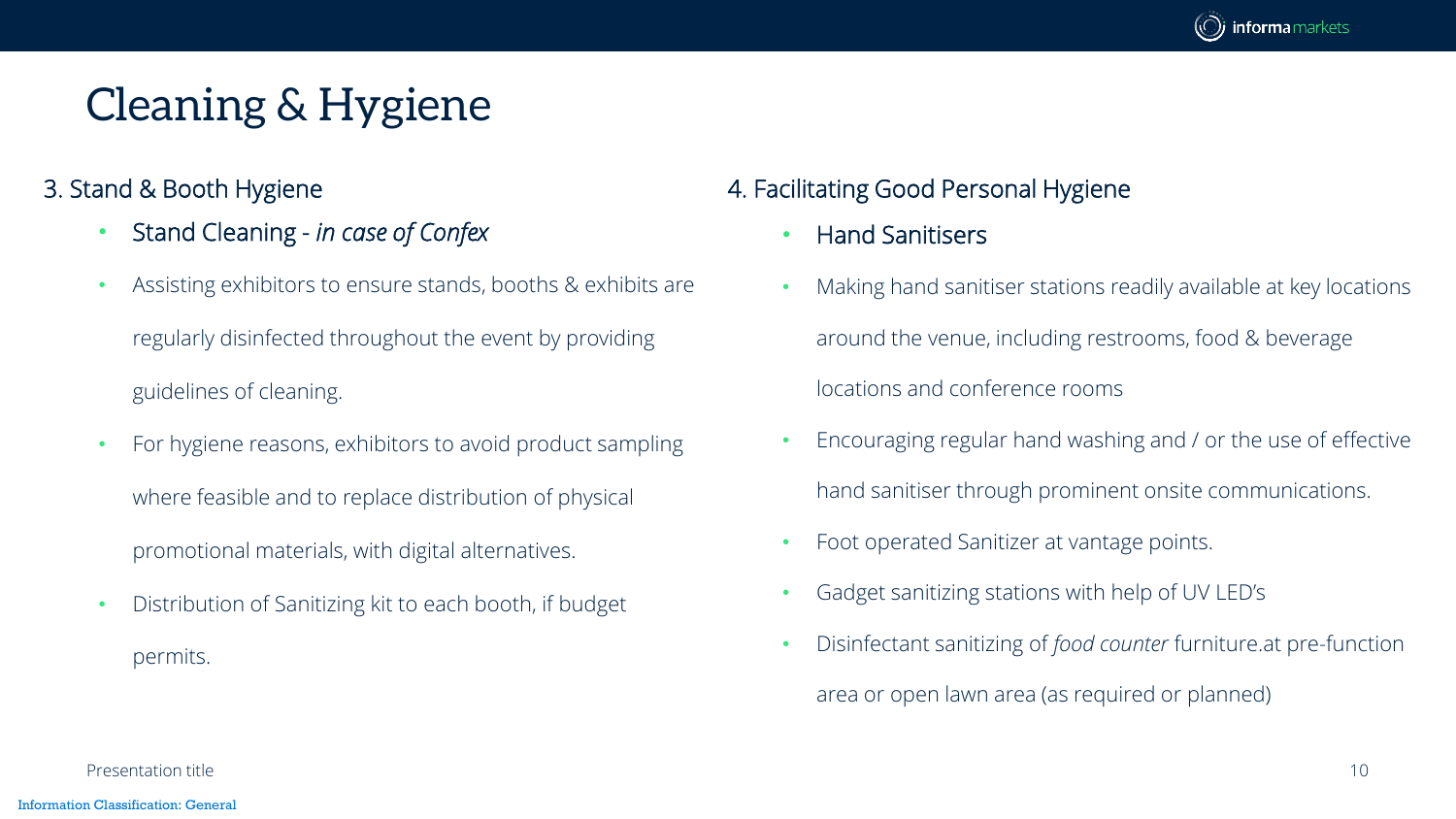

#### 5. Enhanced Waste Management

- Waste Management
- Collecting and removing waste receptacles more

frequently during events at regular intervals.

• Providing clearly identified waste receptacles for disposing of face masks and other protective equipment, as well as additional recycling points for food & beverage waste if required

#### 6. Managing Shared Equipment

- Conference & Seminar Rooms
- Avoiding or replacing shared equipment in conference and meeting rooms, such as hand-held microphones, stationery and lecterns where possible.
- Disinfecting necessary shared equipment in these rooms, such as microphones, between each use.
- Increased cleaning schedule for conference rooms and all event equipment, including audio-visual materials.
- Break timing of 5 to10 mins mins in between sessions mandatory for disinfecting all surfaces at conference like Tables, Chairs etc *with help of hotel as per SOP's and directives..*
- *Conference room will be sanitized during the pre-scheduled coffee/lunch breaks*

Presentation title 11 and 12 and 12 and 20 and 20 and 20 and 20 and 20 and 20 and 20 and 20 and 20 and 20 and 20 and 20 and 20 and 20 and 20 and 20 and 20 and 20 and 20 and 20 and 20 and 20 and 20 and 20 and 20 and 20 and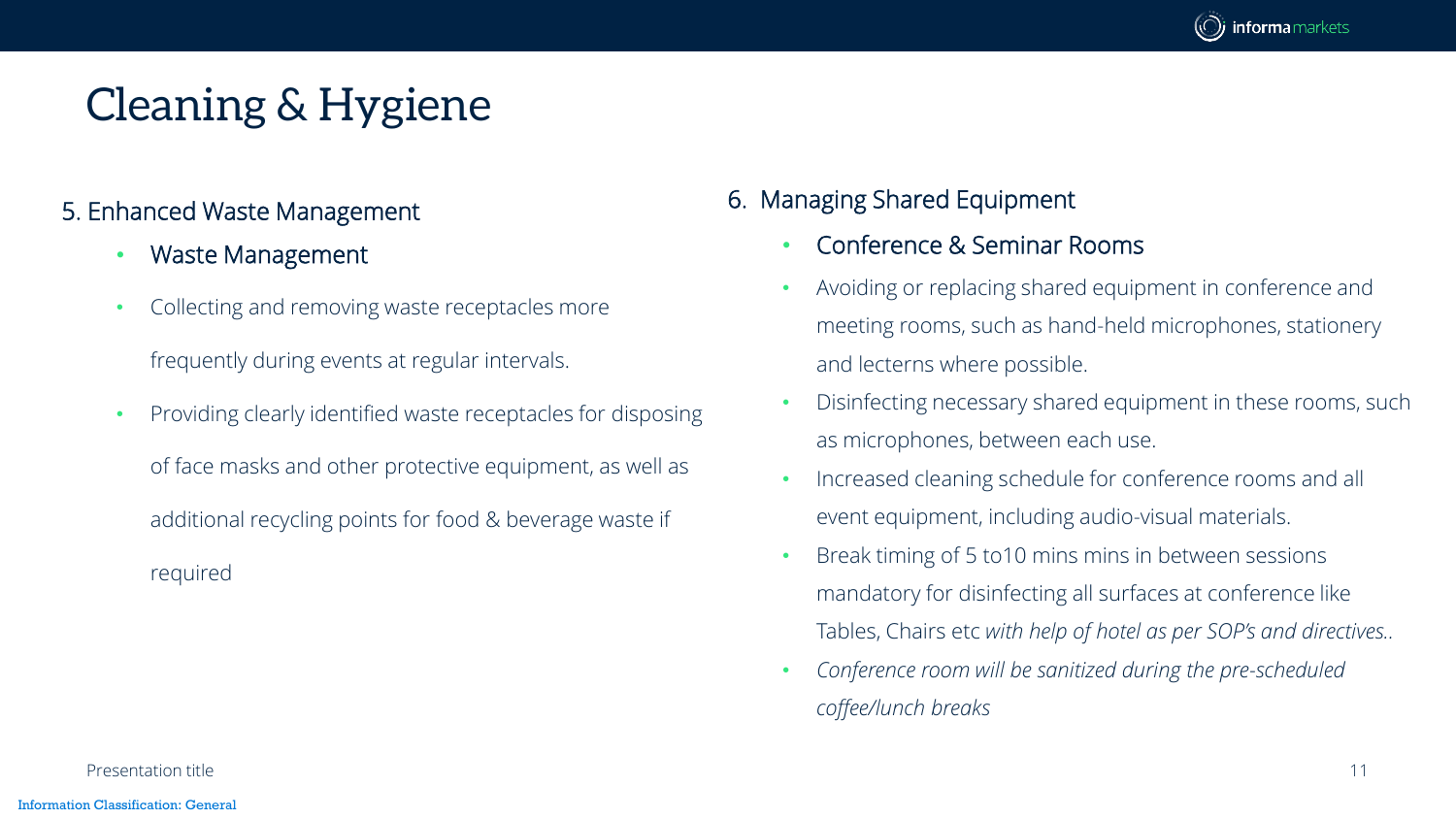

#### 7. Reviewing Air Filtration Standards

- Venue Ambient Environmental Controls
- With venue partners, reviewing the air filtration provided by current heating, ventilation and air conditioning (HVAC) systems, including the effectiveness of design, installation and maintenance, as part of reducing exposure to any harmful particles.
- Temp to be maintained between  $24^{\circ}$  30 $^{\circ}$  C as per Govt regulations.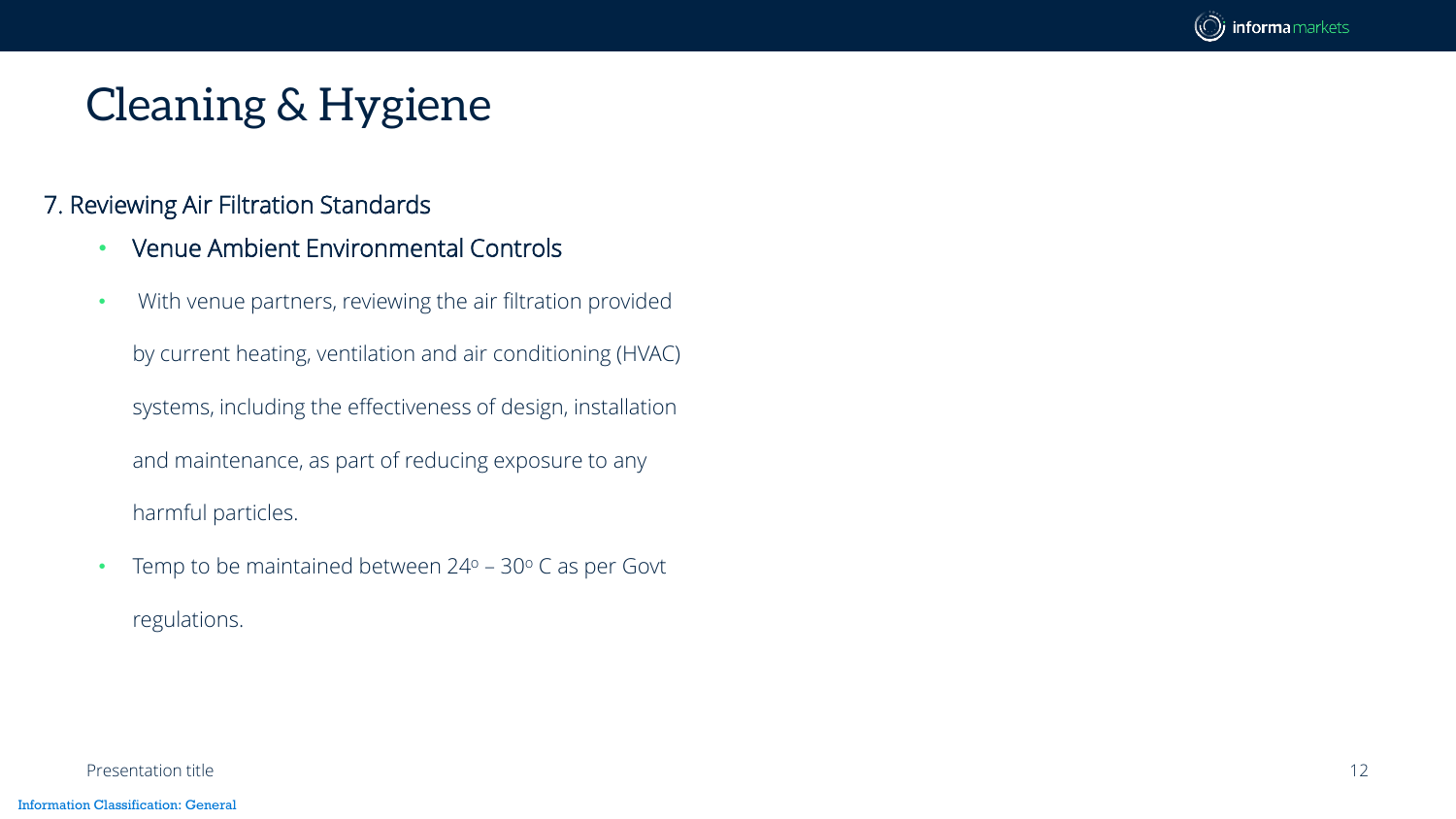

#### 1. Supporting Official Authorities

- Trace and Contact
- Arogya Setu app compulsory for all attendees, including staff and exhibitors, visitors, venue officials etc.
- International Participants to download the Arogya Setu App to visit the show, as per Directives.
- Assisting the authorities in helping to trace & contact participants, should it be necessary and where country laws allow, subject to local privacy laws
- This may include encouraging participants to download & abide by any government-sponsored tracing apps and helping authorities get in contact with participants by maintaining accurate and appropriate contact details of attendees for as long as needed.
- Alternate, emergency numbers of close relative to be declared as part of registration process.

### 2. Deploying Enhanced Screening

- Temperature Screening
- Temperature screening at venue entrances and advising participants accordingly
- Directing any participant with defined and detected COVID-19 symptoms (particularly fever) to a separate quarantine area and referring the case to onsite or nearby local medical authorities for proper protocols and support
- Advising participants they should not attend if they are unwell and preventing any participants who are unwell from entering the event.
- Persons above 65 yrs & pregnant females discouraged to attend as per directives, keeping in mind their safety.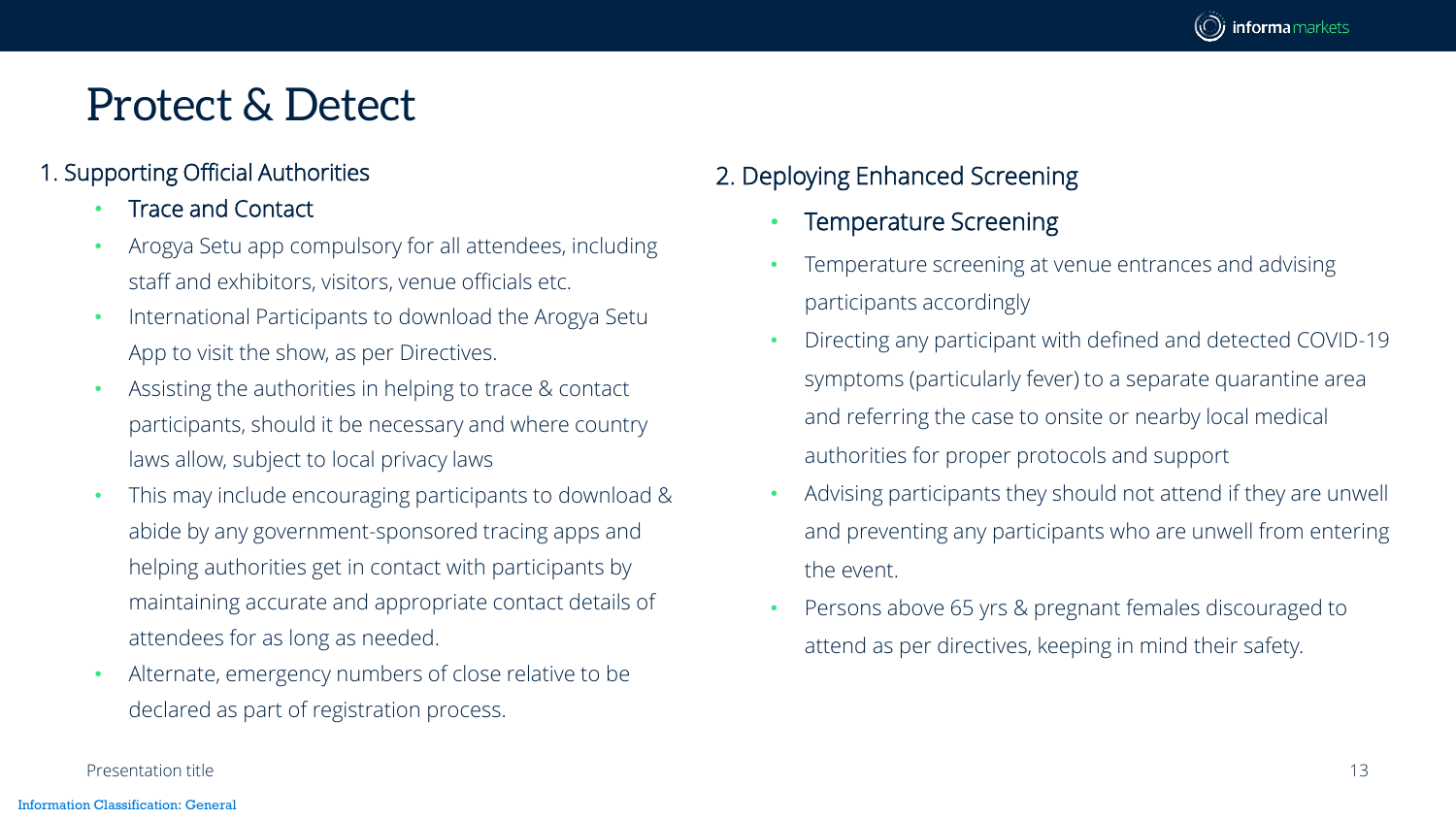

### 3. Additional Protective Equipment

- Personal Protective Equipment
- Providing personal protective equipment including masks and gloves to cleaning, medical, food and beverage and other key workers.
- Hand sanitizers kept all around the event at strategic locations.

### 4. Using Face Coverings

- Face Masks
- Entry beyond this point Mask compulsory
- Asking all event participants to wear a face mask on entering the venue to prevent the spread of germs
- Making face masks available on entry to those who do not have them.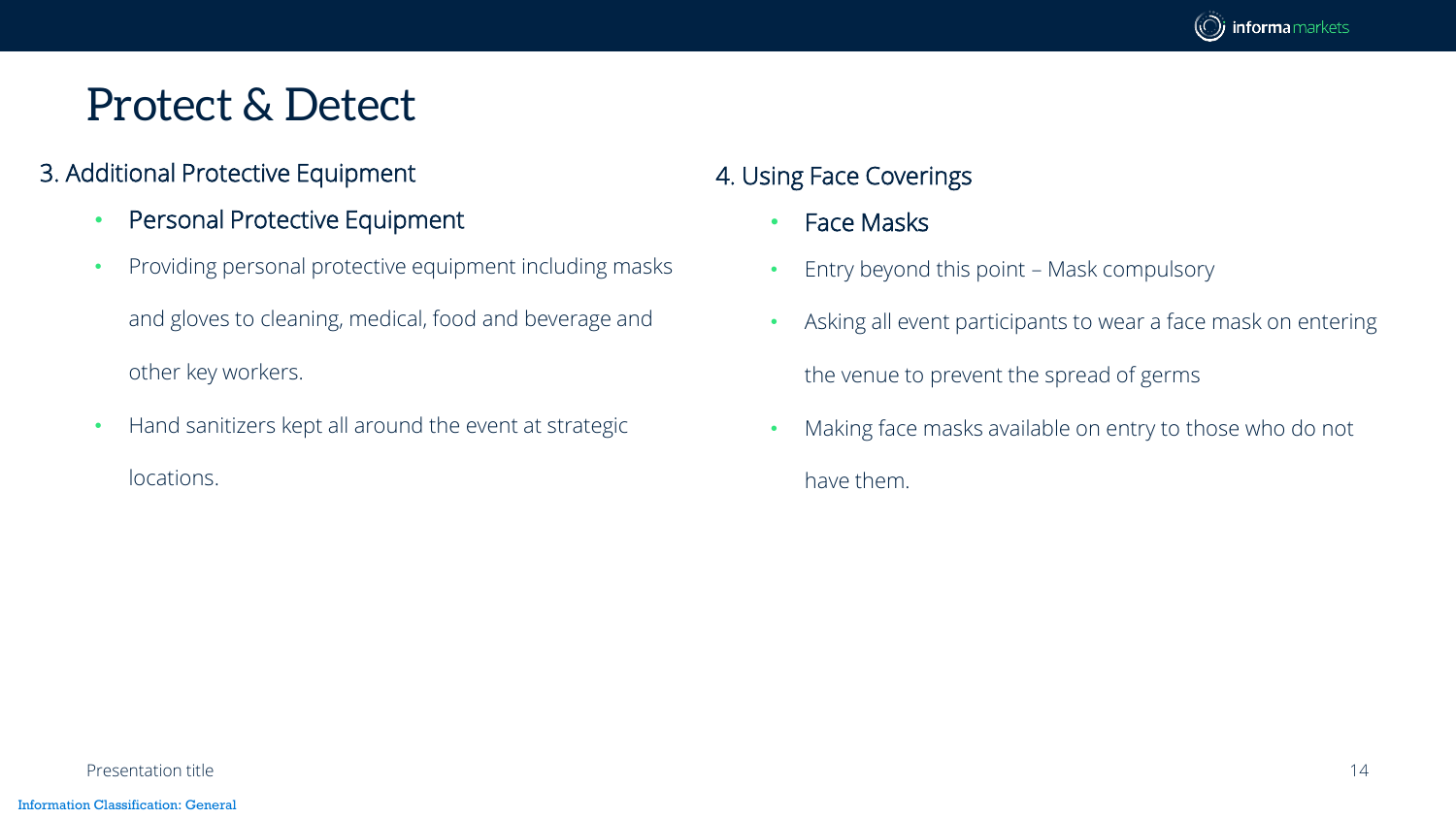

### 5. Using Sneeze Guards

- Sneeze Guards
- Using sneeze guards in all areas of interaction, including Help Desks, food and beverage stations, Service area, Security etc. to hep prevent the spread of germs.
- Clear acrylic partitions on F&B tables in cafeteria.

### 6. Dedicated Quarantine Area

- Quarantine Area
- Establishing a dedicated quarantine area, in co-ordination with Hotel partners, for any participants reporting symptoms of COVID-19
- Documenting quarantine procedures and protocols, in
	- collaboration with local hospitals and medical authorities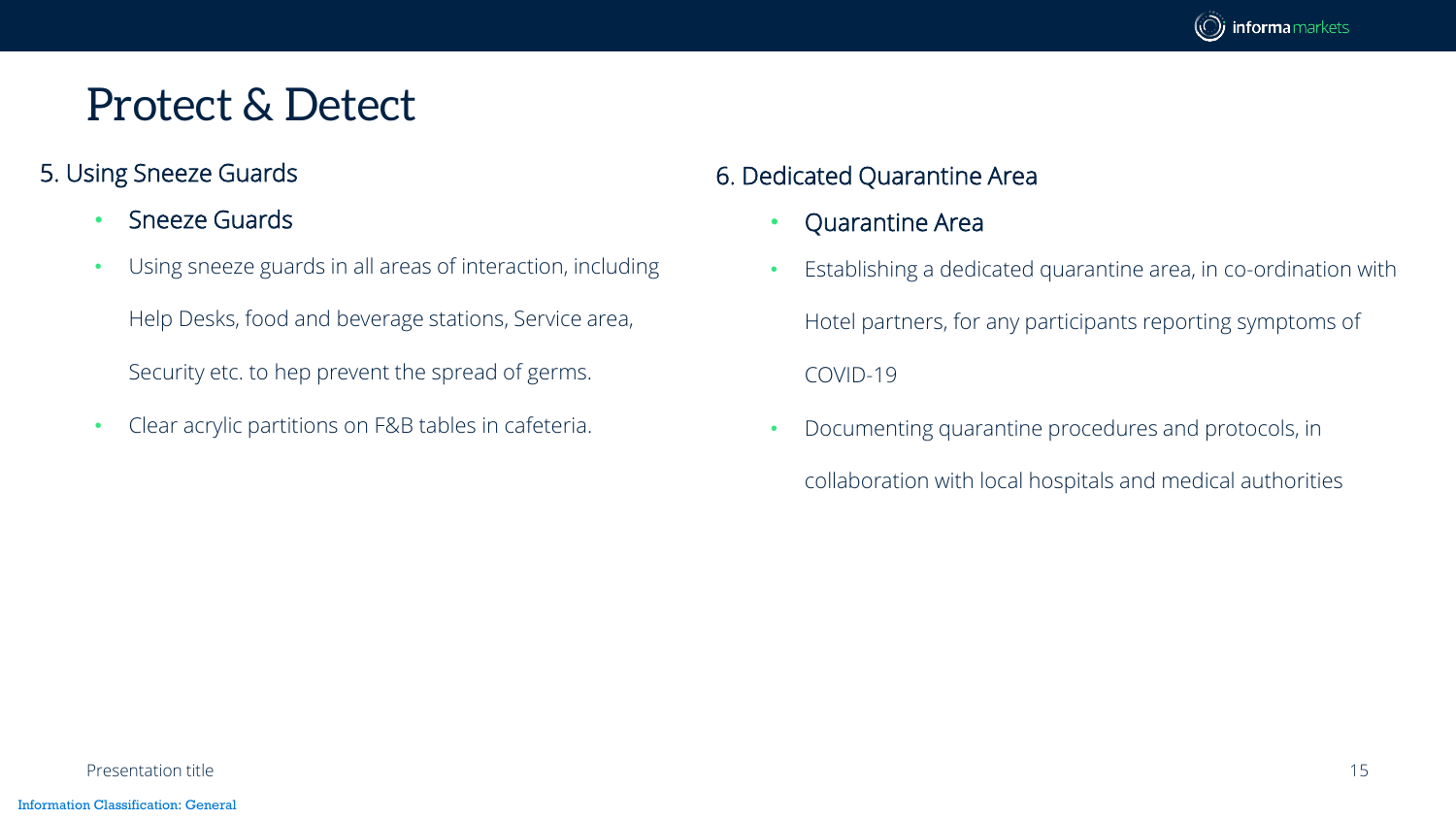

### 7. Enhanced Medical Support

- Enhanced First Aid & Medical Support
- Implementing enhanced onsite medical support in coordination with local authorities and local medical personnel. With help of hotel.
- This may include First-aid stations and clear signage on where & how to seek expert medical attention in the event of any illness
- Para Medical staff to check oxygen level, Blood Pressure (if required) and provide help if required. Ambulance with required facility stationed on site and work closely with CCC, select hospitals and Govt agencies. With help of hotel.

### 8. Engaging with local health authorities

- Health Authority Engagement
- Regularly engaging with local health authorities & assisting with required protocols.
- Displaying guidelines issued by authorities all over the venue with relevant websites, emergency contact numbers.
- Assisting in contact tracing when required.

Presentation title 16

•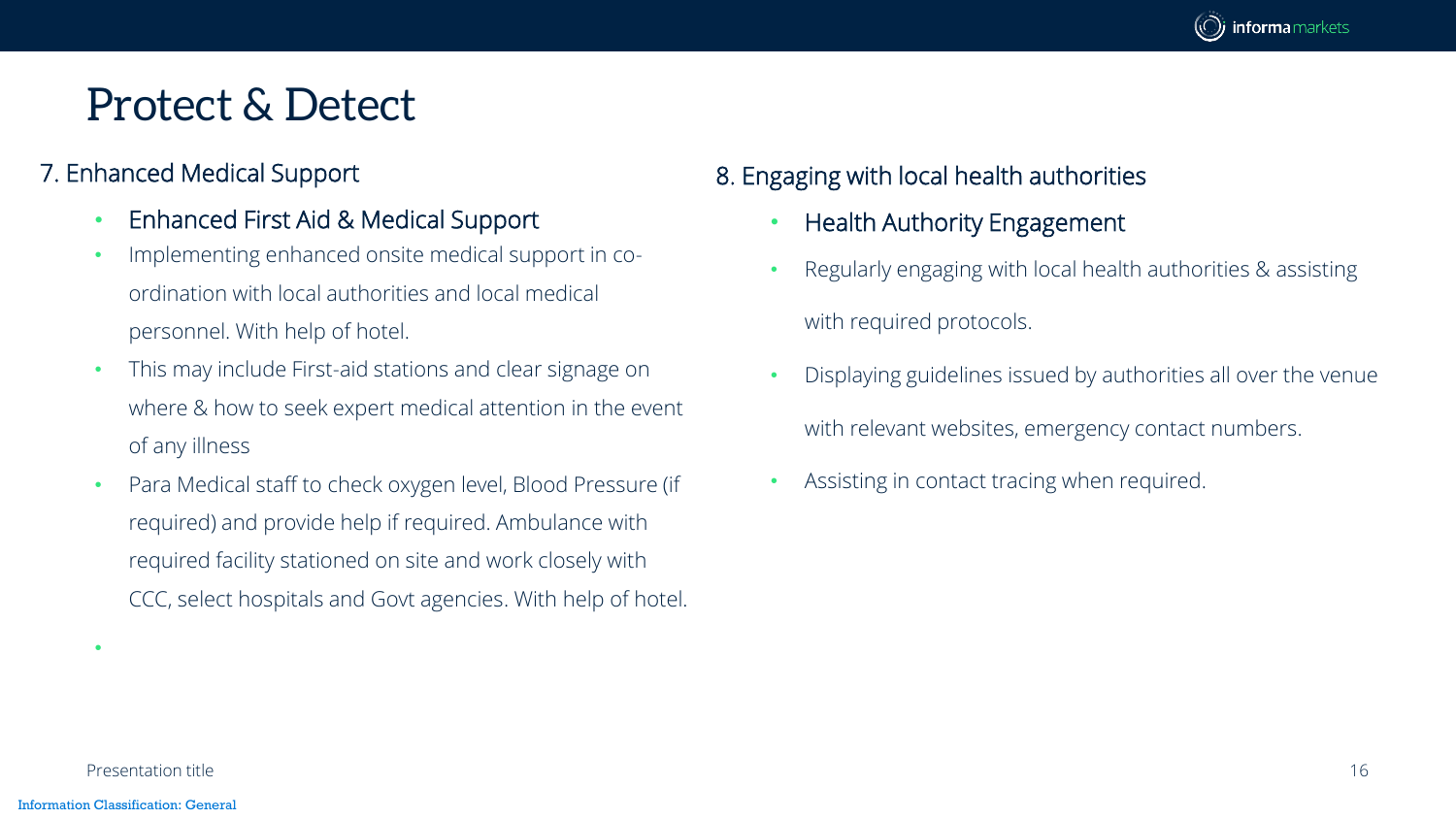

### 9. Incident Response Readiness

- Emergency Response
- Updating Event Incident Response Plans to include specific processes for suspected and confirmed COVID-19 incidents
- Training Informa event teams on awareness of symptoms and the protocols to follow

### 10. Colleague Screening

- Colleague COVID-19 Screening
- Encouraging onsite Informa colleagues to screen themselves for COVID-19 symptoms (e.g. fever, sore throat, chills, cough) every day.
- Symptomatic screening may be delivered through self
	- screening or via testing where available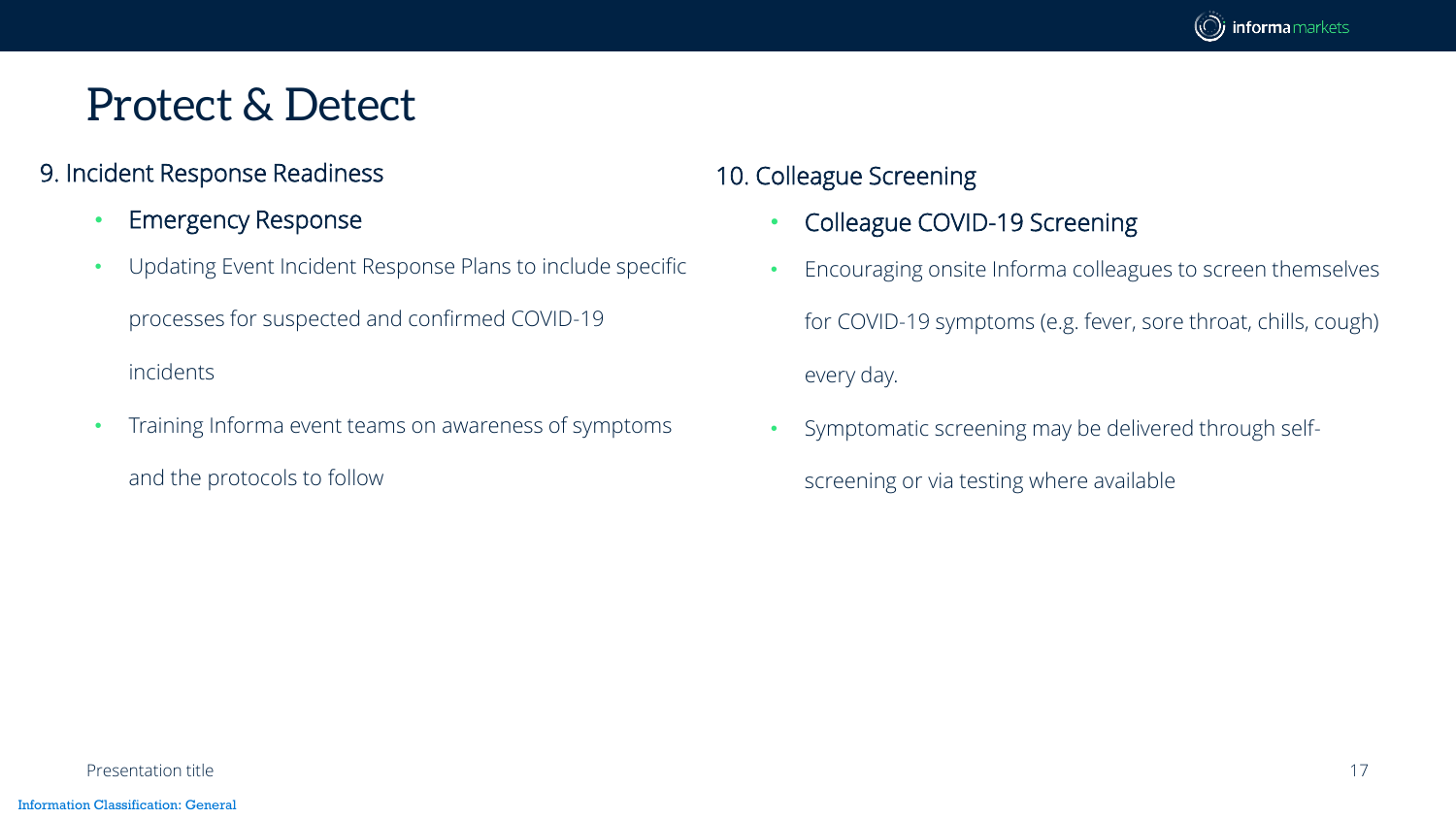

#### 1. Advance Information & Guidance

- Pre-Show Messaging
- Providing information on Informa AllSecure, the 10 Informa AllSecure Commitments and the specific additional standards being followed for the event before it starts, through channels including the event website and digital mailings etc.
- Updating websites and other relevant resources to include any Informa AllSecure standards the event is following and what it means for how sponsors and exhibitors (in case of confex) should plan, set up and operate, with guidance and

details of where to go for questions Presentation title 18

#### 2. Mobile Messaging for Latest Updates

- Website, e-mail & SMS
- Keeping event websites up to date with the latest information, and ensuring effective channels are in place for delivering any urgent news (e.g. Website, e-mail, SMS and etc)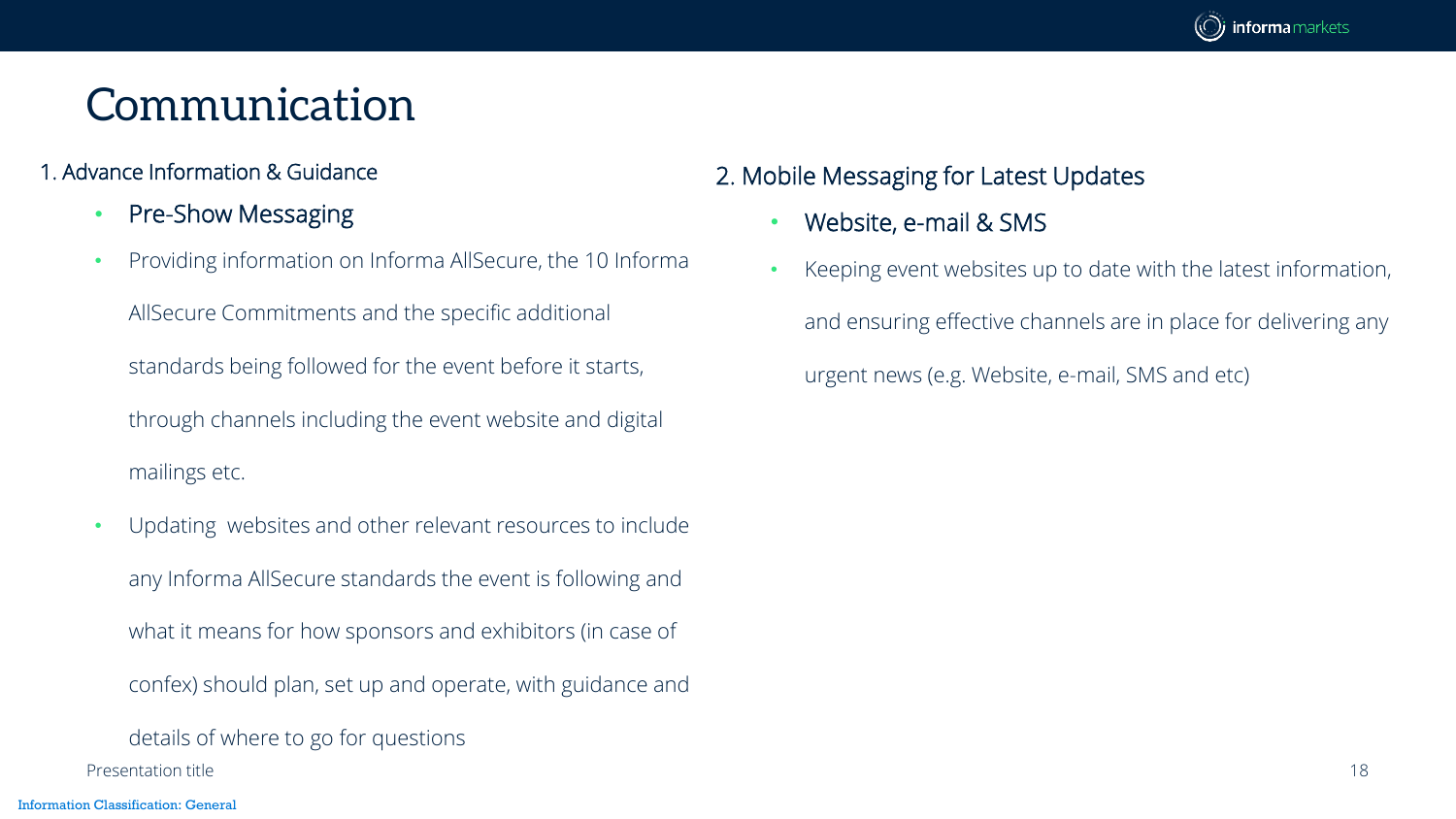

### 3. Enhanced Signage & Display

- Event Signage
- Displaying prominent signage at the event to support relevant AllSecure measures and why they are being taken, such as hygiene and distancing reminders, reminders of COVID-19 symptoms and how to access onsite support
- Multiple signages indicating nearest exit and one-way movement / flow within the halls. This will be done with help of Hotels.

### 4. Regular Public Address Messaging

- Public Addresses
- Sharing relevant information and reminders through regular public address messaging and moderator or speaker remarks, including guidance on hygiene and distancing, as well as how to access onsite support. With help of hotel
- Covid-19 do's & don'ts shared in cautionary security note to all entering the venue. With help of hotel.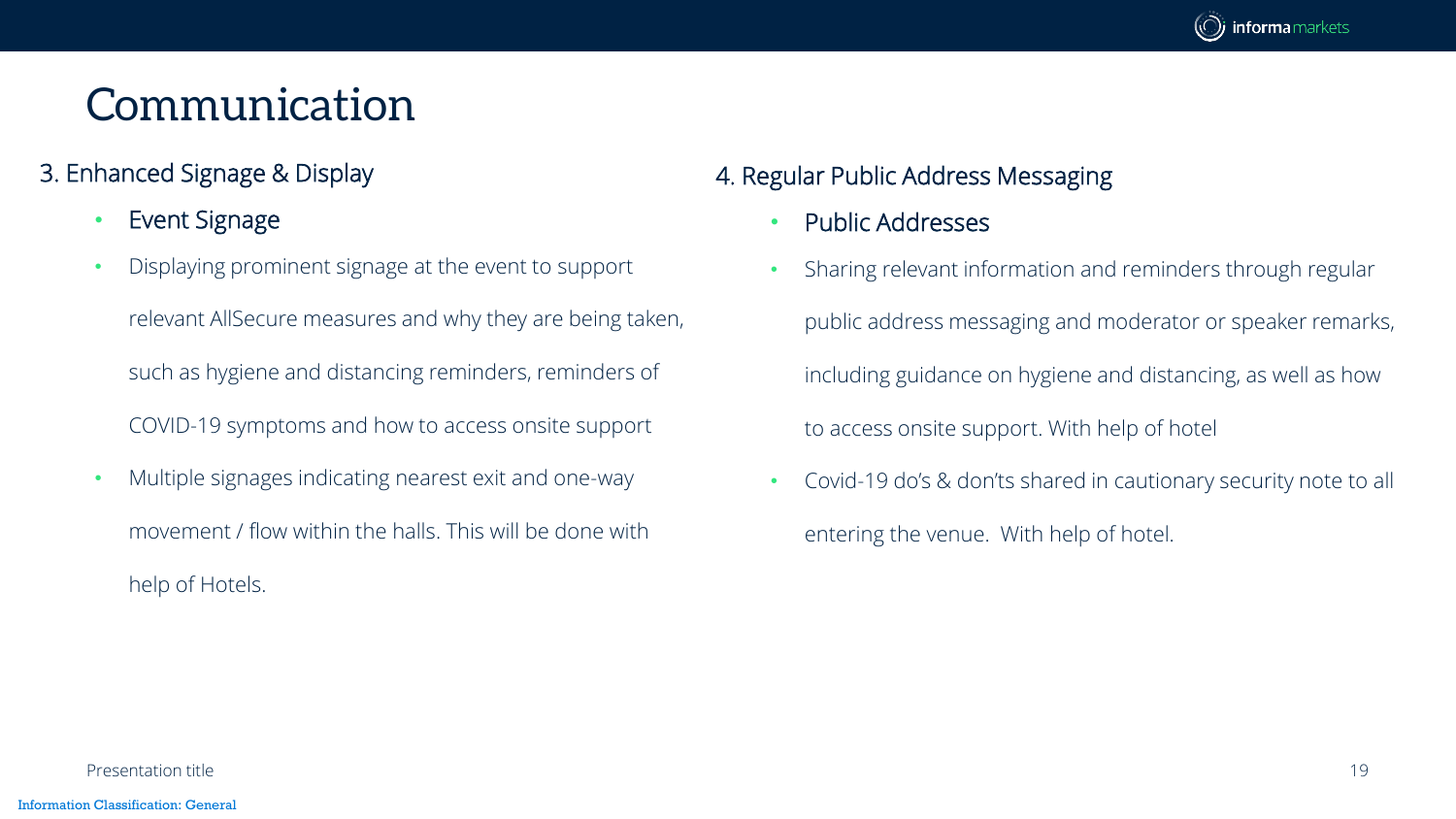

#### 5. Social Media

- LinkedIn and Facebook
- Keeping event social media page/handles up to date with the latest information, and ensuring effective social media channels are in place for delivering any update or news real time basis with prior approval (for urgent and critical communication related Govt. directives or Informa Markets in India Guidelines by Informa Markets in India's Corporate Communication and Marketing team )

### 6. Calling Team and Partners

- Internal and External
- Monitoring and adhering to script.
- Email communication or text messages to be shared with calling team for their communication with Customers
- On-ground Partners, Publications and Association Partners to be informed about All Secure directives – where-ever it is applicable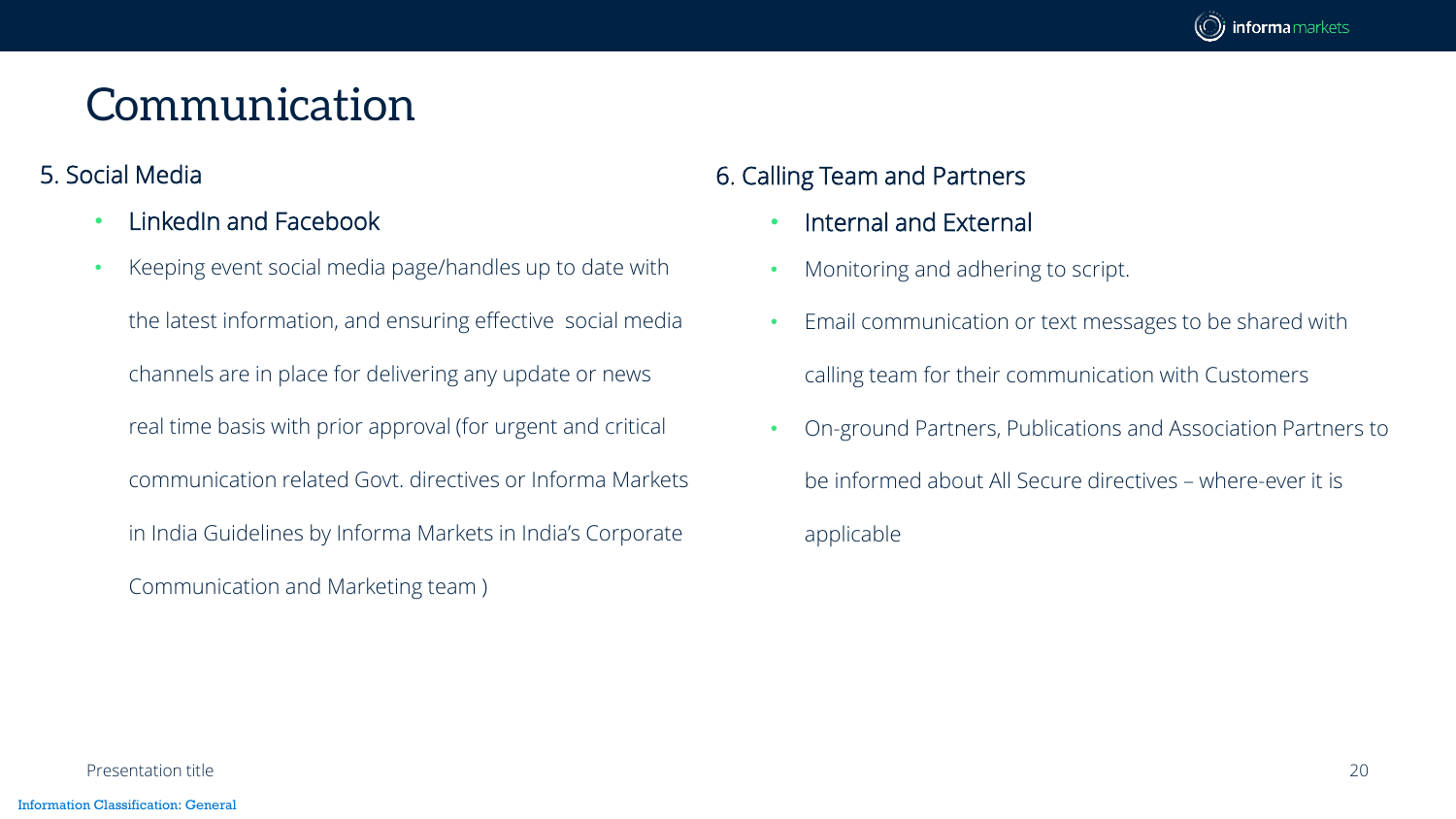

#### 7. Seeing is believing

- Video Presentation
- Will walk through the steps taken, to secure events and make it ready

for business

• Will inform and educate about 'All secure' to create the right awareness.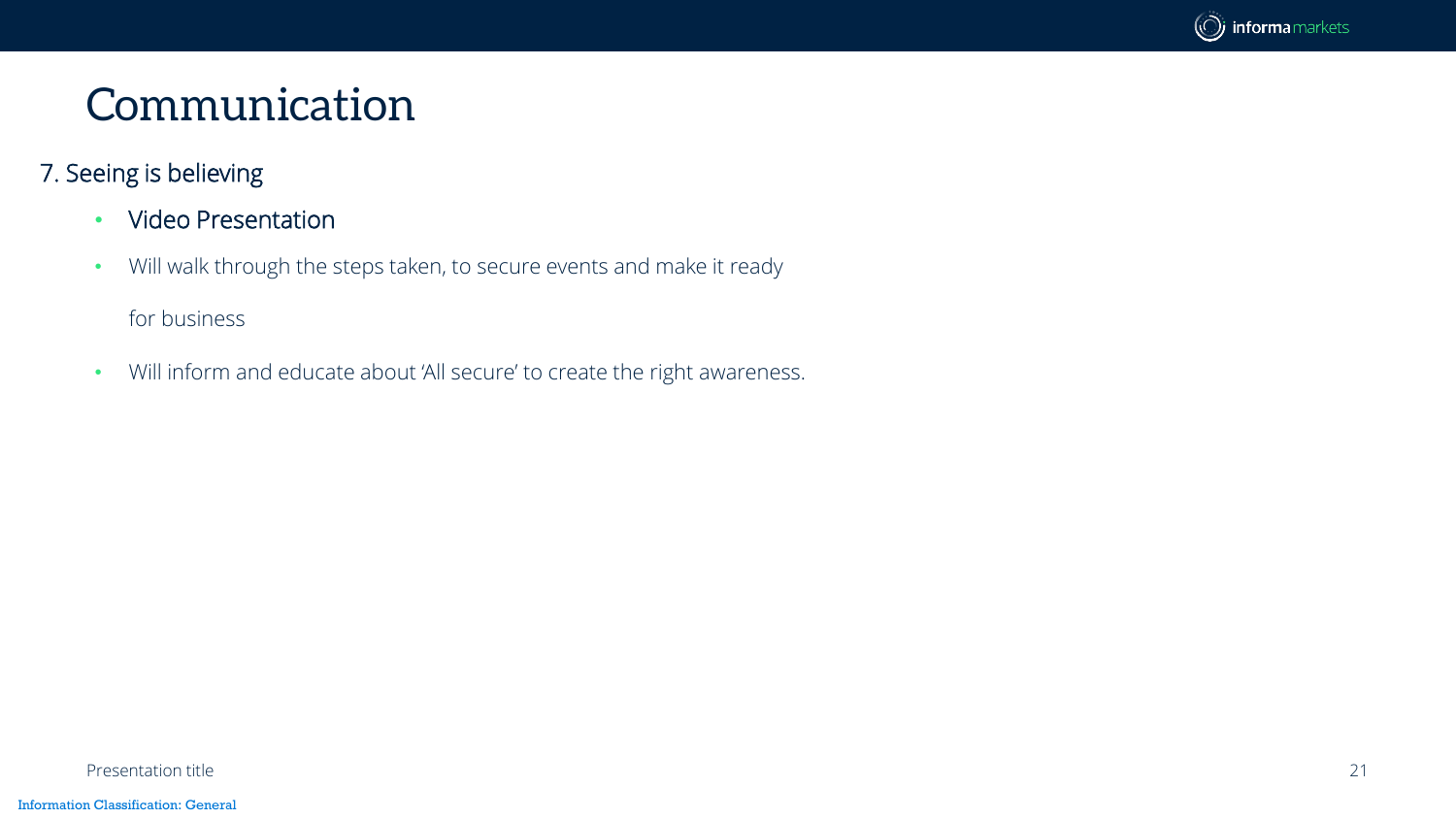

### I Pledge

- Stakeholder to adhere to government directive and local Authorities
- Stakeholder to completely adhere to– Sanitize. Mask. Social distance. (SMS)
- Stakeholder should immediately report if feeling unwell to organizer or to Medical staff available at the show.
- Stakeholder to report, if anyone is feeling unwell
- Stakeholder to cooperate with organizing team and Medical team and All Secure Task force.
- IMII will run campaign on 'I Pledge' why it is important and why one should adhere to it all times (benefits)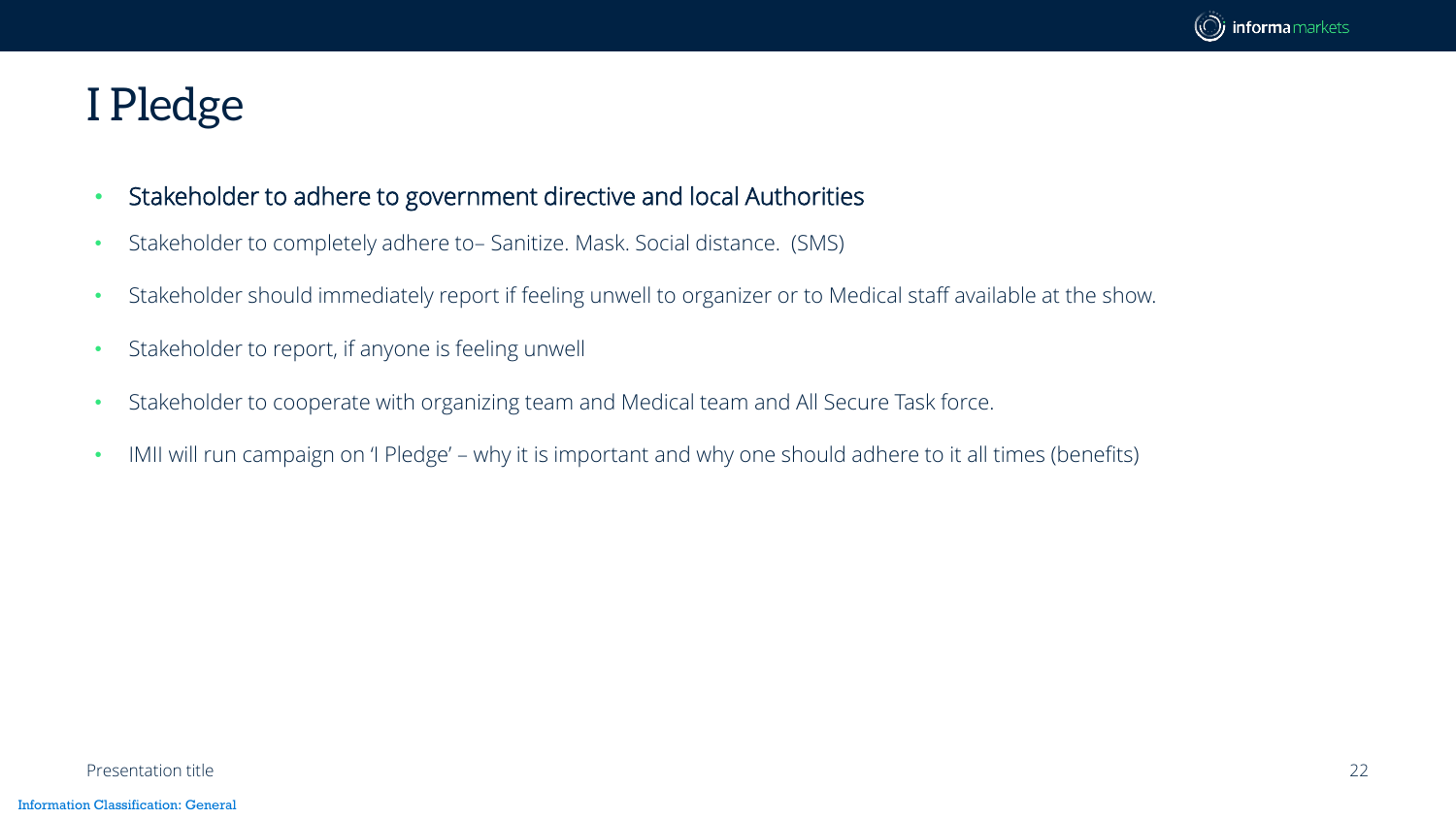

STAY INFORMED

We encourage everyone to keep tabs on updates from the following resources with information on COVID-19:

<https://www.icmr.gov.in/>

<https://www.mohfw.gov.in/pdf/ProtocolRapidAntibodytest.pdf>

World Health Organization: Daily Situation Reports

<https://www.who.int/emergencies/diseases/novel-coronavirus-2019/situation-reports>

US Centers for Disease Control and Prevention: What You Should Know

<https://www.cdc.gov/coronavirus/2019-ncov/about/transmission.html>

US Centers for Disease Control and Prevention: Prevention and Treatment

<https://www.cdc.gov/coronavirus/2019-ncov/about/prevention-treatment.html>

European Commission

[https://ec.europa.eu/health/coronavirus\\_en](https://ec.europa.eu/health/coronavirus_en)

European Centre for Disease Prevention and Control

*An agency of the European Union*

<https://www.ecdc.europa.eu/en>

Kindly check website/App of local government/Governing body for real time information and directive on <u>the same. it is important check the hotel website for latest information or directives.</u>